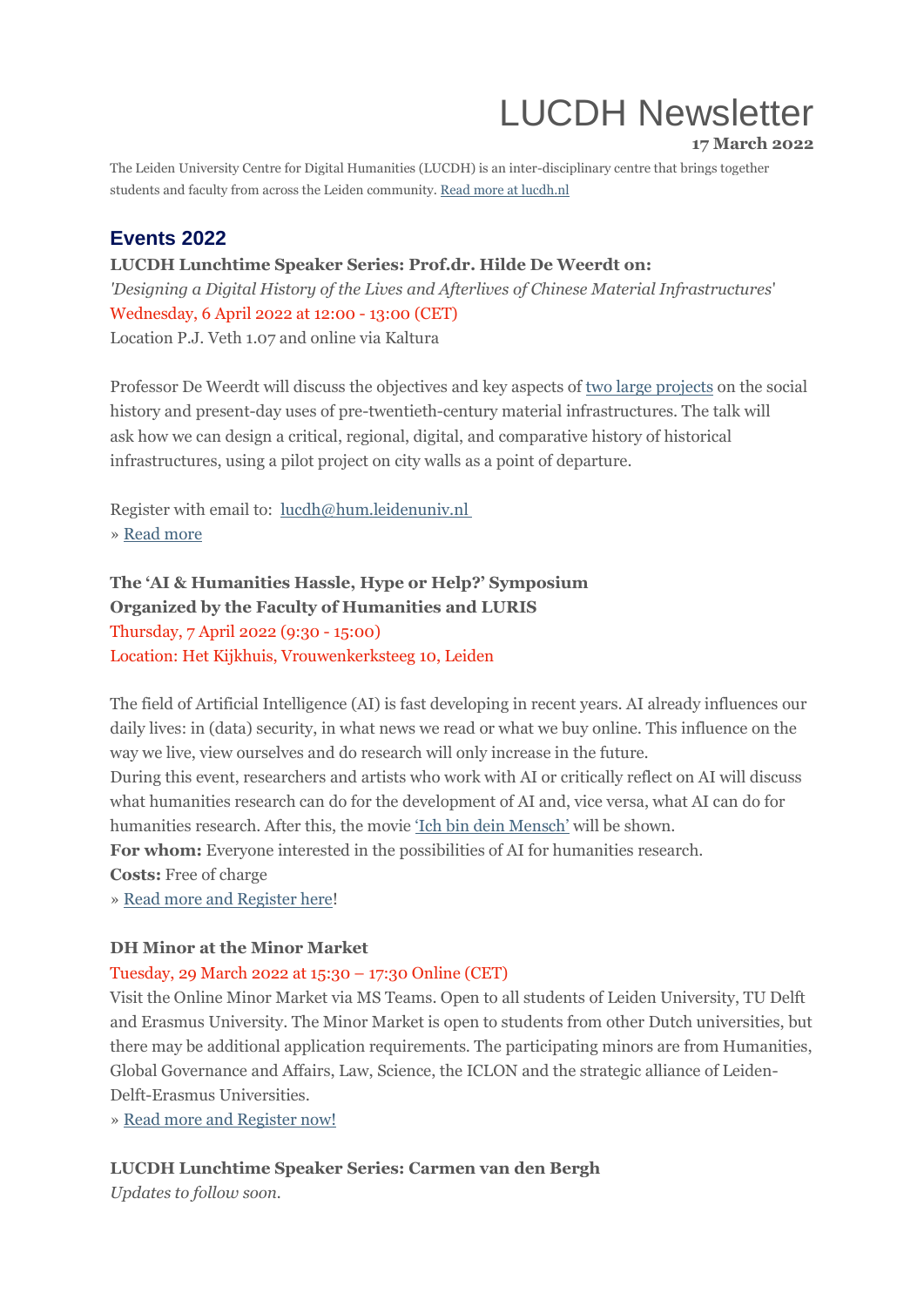## Wednesday, 11 May 2022 at 12:00 - 13:00 (CET)

Location P.J. Veth 1.07 and online via Kaltura Register with email to: [lucdh@hum.leidenuniv.nl](mailto:lucdh@hum.leidenuniv.nl)

## **Opportunities**

**PhD candidate, LUCDH (1,00 FTE) Vacancy number: 11083 Apply by 14 April 2022 via the "Apply Now [\(Solliciteer](https://eur03.safelinks.protection.outlook.com/?url=https%3A%2F%2Fmailings.universiteitleiden.nl%2Ft%2Fd-l-fliityk-ildrlkutiy-k%2F&data=04%7C01%7Ca.j.carter%40hum.leidenuniv.nl%7Ccb97eafcf0064a1f34a008da07fc82bd%7Cca2a7f76dbd74ec091086b3d524fb7c8%7C0%7C0%7C637831078351978572%7CUnknown%7CTWFpbGZsb3d8eyJWIjoiMC4wLjAwMDAiLCJQIjoiV2luMzIiLCJBTiI6Ik1haWwiLCJXVCI6Mn0%3D%7C3000&sdata=PUpFTwW7k8dBOyl1O8QcdwPtV23zyy2fgZaAQxPIvQc%3D&reserved=0) direct)" blue button.**

The Faculty of Humanities/ Leiden University Centre for Digital Humanities (LUCDH) invites applications for a PhD candidate in Digital Humanities. Candidates should have a relevant MA, combining expertise in one or more fields of the Humanities with demonstrable expertise and skills in AI methods, such as machine learning. Additionally, good programming skills in Python are required. The fields of the Humanities include history, art history, linguistics, philosophy, media studies, area studies, cultural studies, literary studies, religion studies, philology and related fields.

The successful candidate, together with prospective supervisors, will develop her/his own research project dealing with Artificial Intelligence and the Humanities. The PhD project will be carried out at the Leiden University Center of Digital Humanities at the Faculty of Humanities. The PhD candidate will be supervised by a domain expert from the Faculty and one of the assistant professors in Digital Humanities.

## **Information**

Enquiries can be made to Prof.dr. Sjef Barbiers (l.c.j.barbiers@hum.leidenuniv.nl ), director of LUCDH.

» Read [more](https://eur03.safelinks.protection.outlook.com/?url=https%3A%2F%2Fmailings.universiteitleiden.nl%2Ft%2Fd-l-fliityk-ildrlkutiy-u%2F&data=04%7C01%7Ca.j.carter%40hum.leidenuniv.nl%7Ccb97eafcf0064a1f34a008da07fc82bd%7Cca2a7f76dbd74ec091086b3d524fb7c8%7C0%7C0%7C637831078351978572%7CUnknown%7CTWFpbGZsb3d8eyJWIjoiMC4wLjAwMDAiLCJQIjoiV2luMzIiLCJBTiI6Ik1haWwiLCJXVCI6Mn0%3D%7C3000&sdata=UHv2pBnRpJzTn2EQvXcqScwFo1VfU4cFKXUkq8mCBkg%3D&reserved=0)

## **Further Vacancies - see LUCDH Grants and [Resources/Opportunities](https://eur03.safelinks.protection.outlook.com/?url=https%3A%2F%2Fmailings.universiteitleiden.nl%2Ft%2Fd-l-fliityk-ildrlkutiy-o%2F&data=04%7C01%7Ca.j.carter%40hum.leidenuniv.nl%7Ccb97eafcf0064a1f34a008da07fc82bd%7Cca2a7f76dbd74ec091086b3d524fb7c8%7C0%7C0%7C637831078351978572%7CUnknown%7CTWFpbGZsb3d8eyJWIjoiMC4wLjAwMDAiLCJQIjoiV2luMzIiLCJBTiI6Ik1haWwiLCJXVCI6Mn0%3D%7C3000&sdata=uNGoU5edbu3wLprkvR%2BdUzCKrfkS27Grvf8FgJ71Xoc%3D&reserved=0) page**

- Twee DCC-projecten (0,85 fte) Apply asap
- Datasteward (0,6 fte) Apply by 21 March
- Medewerker Open Science (0,8/1,0 fte) Apply by 28 March

## **Other Events**

## **CDH (Univ. Utrecht) Webinar**

## 25 March, 15:00-16:15

'*Who Wrote the Wilhelmus? A comparison of latent semantic analysis and correspondence analysis for text mining*'.

In this online lecture, PhD candidate Qianqian Qi, will discuss two text mining methods that she uses to explore who wrote the Wilhelmus.

» Read more and [Register](https://eur03.safelinks.protection.outlook.com/?url=https%3A%2F%2Fmailings.universiteitleiden.nl%2Ft%2Fd-l-fliityk-ildrlkutiy-p%2F&data=04%7C01%7Ca.j.carter%40hum.leidenuniv.nl%7Ccb97eafcf0064a1f34a008da07fc82bd%7Cca2a7f76dbd74ec091086b3d524fb7c8%7C0%7C0%7C637831078351978572%7CUnknown%7CTWFpbGZsb3d8eyJWIjoiMC4wLjAwMDAiLCJQIjoiV2luMzIiLCJBTiI6Ik1haWwiLCJXVCI6Mn0%3D%7C3000&sdata=GheuKMXX6cKAQO5RhOdRv6WldjqUv9rNCtymlsWqaKE%3D&reserved=0) here.

#### **Digital Hands On Webinar Series**

**(Univ. of Gröningen) at 16:00 - 17:00:**

14 April - '*Ground truths in data driven history of ideas*.' Arianna Betti (UvA)